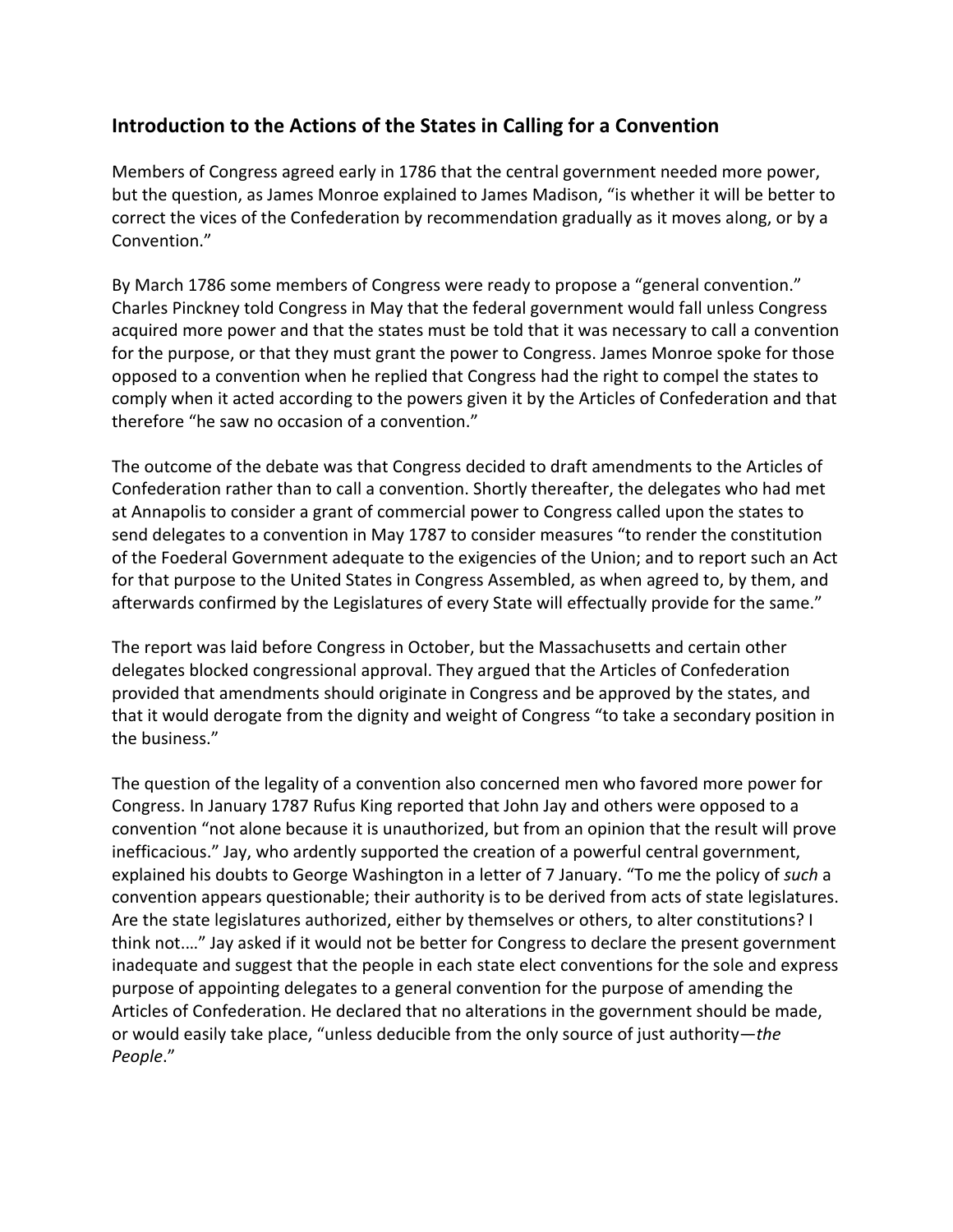Washington replied that he favored the proposed convention, although he said that "in strict" propriety a convention so holden may not be legal...." He thought that Congress might "give it a coloring by recommendation, which would fit it more to the taste" but that "however" constitutionally it might be done," it would not be expedient "for delicacy on the one hand, and jealousy on the other, would produce a mere nihil."

On 23 November the Virginia legislature adopted an act authorizing the appointment of delegates to a convention. The act specifically approved of the Annapolis Convention's call for a convention and declared that a convention was "preferable to the discussion of the subject in Congress...." The act, an eloquent political document, was circulated throughout the United States by Governor Edmund Randolph. On 24 November New Jersey empowered its delegates in the language of the Annapolis Convention, except that it omitted the reference to approval by Congress and the states. The Pennsylvania Assembly cited the Virginia authorization act and quoted the report of the Annapolis Convention in electing and empowering its delegates on 30 December. North Carolina elected and empowered delegates on 6 January, Delaware on 3 February, and Georgia on 10 February 1787. Each of the states quoted or paraphrased the report of the Annapolis Convention, although Delaware forbade one change in the Articles of Confederation: the states were not to be deprived of equal votes in Congress.

Four of the six states—Virginia, Pennsylvania, Delaware, and Georgia—required approval by Congress of any changes proposed. New Hampshire went further in its resolution of 17 January 1787 electing delegates. The House used the language of the Annapolis Convention, but the Senate offered an amendment which the House accepted: the New Hampshire delegates were to attend only if Congress signified that it approved the convention "as advantageous to the Union, and not an infringement of the powers granted to Congress by the Confederation."

New York and Massachusetts took the lead in limiting the powers of the proposed convention. The New York legislature instructed its delegates in Congress to move that Congress call a convention, a motion that ignored the call from Annapolis. The delegates did so on 21 February. The next day the Massachusetts legislature adopted resolutions authorizing the election of delegates and defining their power. The delegates were instructed not to interfere with those parts of the Articles of Confederation which provided for the annual election of delegates, their recall at any time, their serving in Congress more than three years in any six, or holding any office of profit under the United States. Furthermore, any proposed changes must be laid before Congress which, if it judged them, or any part of them proper, would lay them before the states, and if approved by them, would become part of the Articles of Confederation.

Congress' call of a convention "for the sole and express purpose of revising the Articles of Confederation" was followed by the election of delegates by Massachusetts, New York, South Carolina, Connecticut, Maryland, and a second election by New Hampshire. After electing delegates on 3 March, the Massachusetts legislature repealed its instructions of 22 February and replaced them with new instructions based solely upon the congressional resolution of 21 February. The New York legislature also agreed that its delegates would attend the Convention "for the sole and express purpose of revising the Articles of Confederation," and so did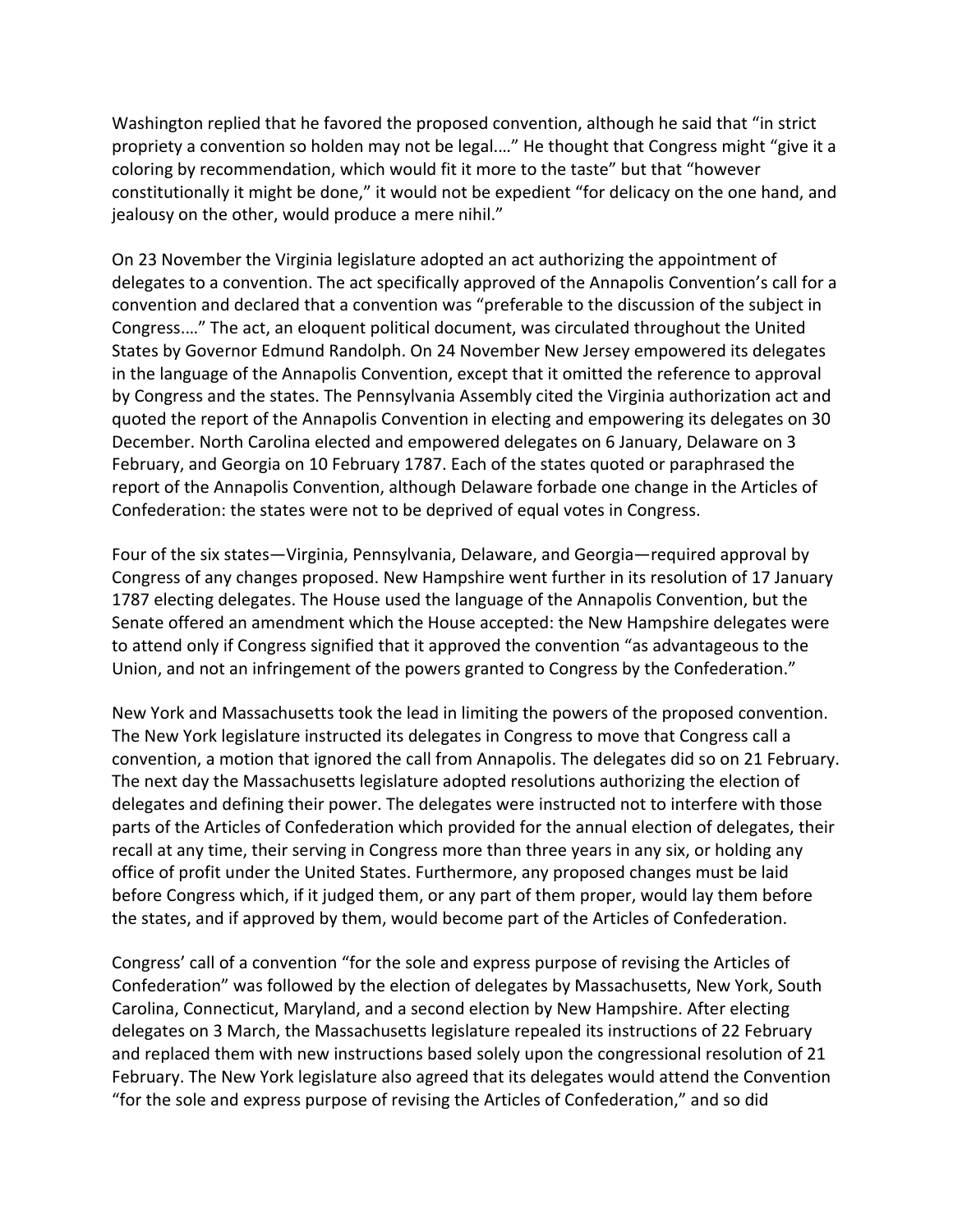Connecticut. The South Carolina act authorizing the election of delegates stated that the Articles of Confederation should be revised, and that the revisions should be approved by Congress and by the "several states." The Maryland act cited the call of the Annapolis Convention rather than the call of Congress, and required approval of any proposals by Congress and by the "several states."

Rhode Island alone refused to elect delegates. The majority of the legislature insisted that constitutional changes should be made only in accordance with Article XIII of the Articles of Confederation. Furthermore, the majority declared that the legislature could not elect delegates "for the express purpose of altering a Constitution, which the people at large are only capable of appointing the Members." The minority of the legislature scorned the interpretation and agreed that the power to elect delegates lay with the legislature.

The opposing positions concerning the constitutionality and legality of the Constitutional Convention set forth in debates before the Convention met; in the instructions to the delegates elected; and in the debates in the Convention, in Congress, and in the state conventions which followed have been reflected in studies of the period from time to time since then.

Upon their arrival in Philadelphia, the delegates presented their credentials, but Secretary William Jackson did not record them in the Convention Journals, and the originals have disappeared. Before their disappearance, however, Benjamin Bankson, a clerk of Congress, recorded them in a manuscript volume labelled "Ratifications of the Constitution" (RCC, DNA). Bankson's "Journal" has been used as the standard source for the instructions of the delegates ever since.

The Journal is a hodgepodge of acts, resolutions, commissions, and legislative proceedings, with much duplication. Furthermore, some of the documents Bankson transcribed were copies or copies of copies. Moreover, the authorization acts of North Carolina, South Carolina, and Massachusetts, as well as Rhode Island's reasons for not sending delegates are not included.

It seems fitting, therefore, to transcribe the documents below from the contemporary session laws and legislative journals of the states rather than to provide yet another copy of material in Bankson's Journal. The documents below consist of legislative acts and resolutions authorizing the election of delegates and acts appointing delegates if they are not named in the authorization acts. The states have been arranged in chronological order according to the dates on which the delegates were elected.

Of the seventy-four men chosen, fourteen resigned or refused appointments, five never attended, and thirteen left the Convention before 5 September. Those who resigned or refused appointments were Erastus Wolcott (Connecticut); John Neilson and Abraham Clark (New Jersey); Robert Hanson Harrison, Charles Carroll of Carrollton, Thomas Sim Lee, Thomas Stone, and Gabriel Duvall (Maryland); Patrick Henry, Thomas Nelson, and Richard Henry Lee (Virginia); Richard Caswell and Willie Jones (North Carolina); and Henry Laurens (South Carolina). The delegates who did not resign but did not attend were John Pickering and Benjamin West (New